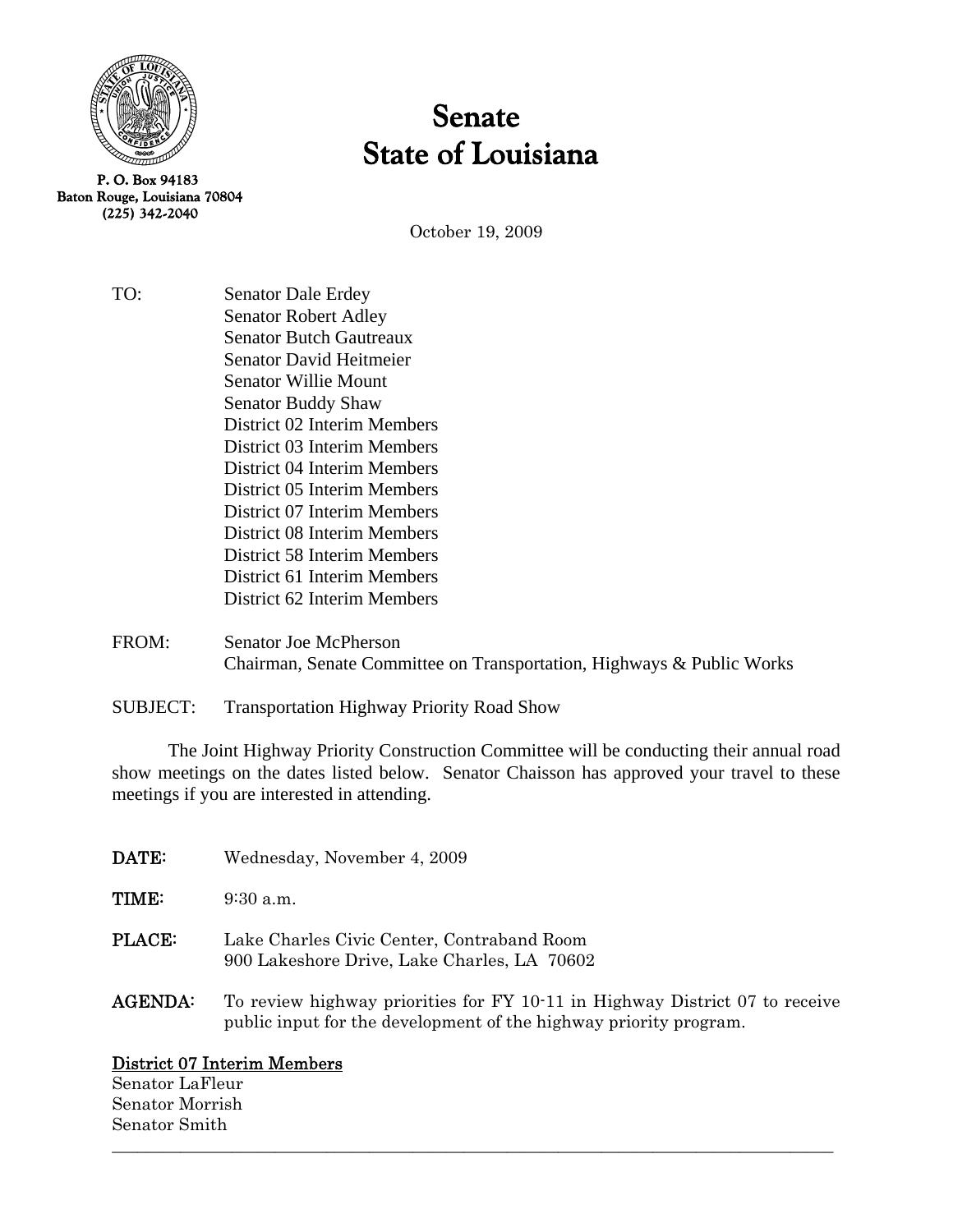| DATE:          | Wednesday, November 4, 2009                                                                                                                      |
|----------------|--------------------------------------------------------------------------------------------------------------------------------------------------|
| TIME:          | $2:30$ p.m.                                                                                                                                      |
| <b>PLACE:</b>  | Clifton Chenier Center Town Hall, Building C<br>220 West Willow, Lafayette, LA 70501                                                             |
| <b>AGENDA:</b> | To review highway priorities for FY 10-11 in Highway District 03 to receive<br>public input for the development of the highway priority program. |

### District 03 Interim Members

Senator Guillory Senator N. Gautreaux Senator Hebert Senator LaFleur Senator Michot Senator Morrish

| <b>DATE:</b> | Thursday, November 5, 2009 |
|--------------|----------------------------|
| <b>TIME:</b> | $10:00$ a.m.               |

- PLACE: Pineville City Hall, Council Meeting Room 910 Main Street, Pineville, LA 71361
- AGENDA: To review highway priorities for FY 10-11 in Highway District 08 to receive public input for the development of the highway priority program.

\_\_\_\_\_\_\_\_\_\_\_\_\_\_\_\_\_\_\_\_\_\_\_\_\_\_\_\_\_\_\_\_\_\_\_\_\_\_\_\_\_\_\_\_\_\_\_\_\_\_\_\_\_\_\_\_\_\_\_\_\_\_\_\_\_\_\_\_\_\_\_\_\_\_\_\_\_\_\_\_\_\_\_\_

\_\_\_\_\_\_\_\_\_\_\_\_\_\_\_\_\_\_\_\_\_\_\_\_\_\_\_\_\_\_\_\_\_\_\_\_\_\_\_\_\_\_\_\_\_\_\_\_\_\_\_\_\_\_\_\_\_\_\_\_\_\_\_\_\_\_\_\_\_\_\_\_\_\_\_\_\_\_\_\_\_\_\_\_

# District 08 Interim Members

Senator Smith Senator Riser Senator LaFleur Senator Long \_\_\_\_\_\_\_\_\_\_\_\_\_\_\_\_\_\_\_\_\_\_\_\_\_\_\_\_\_\_\_\_\_\_\_\_\_\_\_\_\_\_\_\_\_\_\_\_\_\_\_\_\_\_\_\_\_\_\_\_\_\_\_\_\_\_\_\_\_\_\_\_\_\_\_\_\_\_

| <b>DATE:</b>   | Thursday, November 5, 2009                                                                                                                       |
|----------------|--------------------------------------------------------------------------------------------------------------------------------------------------|
| <b>TIME:</b>   | $3:30$ p.m.                                                                                                                                      |
| <b>PLACE:</b>  | Bossier Civic Center, Bodcau Room<br>620 Benton Road, Bossier, City, LA 71111                                                                    |
| <b>AGENDA:</b> | To review highway priorities for FY 10-11 in Highway District 04 to receive<br>public input for the development of the highway priority program. |

# District 04 Interim Members

Senator Walsworth Senator Cheek Senator Jackson Senator Long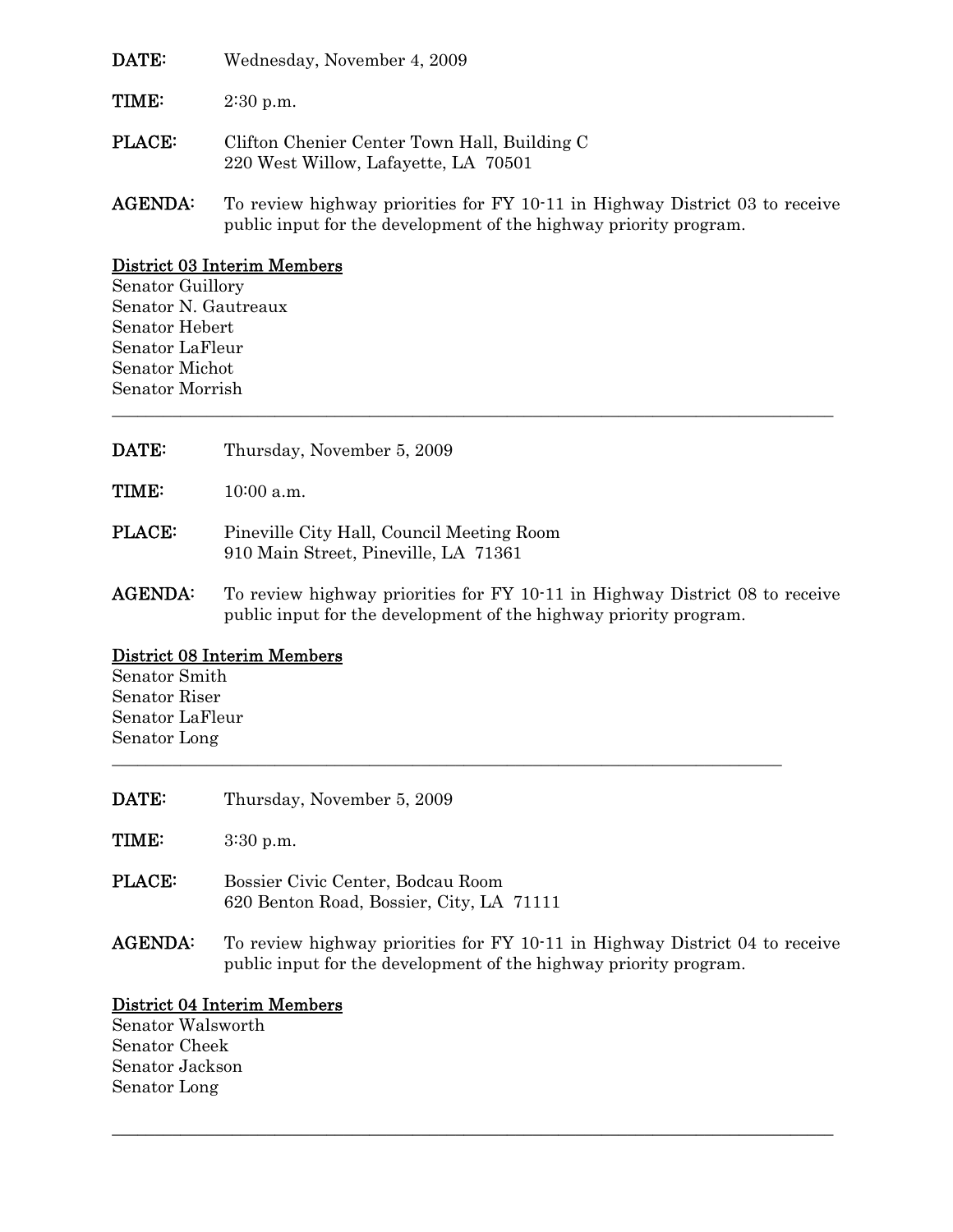| DATE:          | Friday, November 6, 2009                                                                                                                         |
|----------------|--------------------------------------------------------------------------------------------------------------------------------------------------|
| <b>TIME:</b>   | $9:30$ a.m.                                                                                                                                      |
| <b>PLACE:</b>  | Monroe City Hall, City Council Chambers<br>400 Lea Joyner Expressway, Monroe, LA 71291                                                           |
| <b>AGENDA:</b> | To review highway priorities for FY 10-11 in Highway District 05 to receive<br>public input for the development of the highway priority program. |

# District 05 Interim Members

Senator Walsworth Senator Riser Senator Thompson Senator Kostelka

| DATE:          | Friday, November 6, 2009                                                                                                                         |
|----------------|--------------------------------------------------------------------------------------------------------------------------------------------------|
| TIME:          | $2:00$ p.m.                                                                                                                                      |
| <b>PLACE:</b>  | Franklin Media Center<br>7923 Prairie Road, Winnsboro, LA 71295                                                                                  |
| <b>AGENDA:</b> | To review highway priorities for FY 10-11 in Highway District 58 to receive<br>public input for the development of the highway priority program. |

\_\_\_\_\_\_\_\_\_\_\_\_\_\_\_\_\_\_\_\_\_\_\_\_\_\_\_\_\_\_\_\_\_\_\_\_\_\_\_\_\_\_\_\_\_\_\_\_\_\_\_\_\_\_\_\_\_\_\_\_\_\_\_\_\_\_\_\_\_\_\_\_\_\_\_\_\_\_\_\_\_\_\_\_

# District 58 Interim Members

Senator Riser Senator Thompson \_\_\_\_\_\_\_\_\_\_\_\_\_\_\_\_\_\_\_\_\_\_\_\_\_\_\_\_\_\_\_\_\_\_\_\_\_\_\_\_\_\_\_\_\_\_\_\_\_\_\_\_\_\_\_\_\_\_\_\_\_\_\_\_\_\_\_\_\_\_\_\_\_\_\_\_\_\_\_\_\_\_\_

| <b>DATE:</b>   | Thursday, November 12, 2009                                                                                                                      |
|----------------|--------------------------------------------------------------------------------------------------------------------------------------------------|
| <b>TIME:</b>   | $10:00$ a.m.                                                                                                                                     |
| <b>PLACE:</b>  | Southeastern Louisiana University Center<br>700 University Avenue, Hammond, LA 70402                                                             |
| <b>AGENDA:</b> | To review highway priorities for FY 10.11 in Highway District 62 to receive<br>public input for the development of the highway priority program. |

# District 62 Interim Members

Senator Amedee Senator Chaisson Senator Crowe Senator Donahue Senator Marionneaux Senator Nevers Senator Quinn \_\_\_\_\_\_\_\_\_\_\_\_\_\_\_\_\_\_\_\_\_\_\_\_\_\_\_\_\_\_\_\_\_\_\_\_\_\_\_\_\_\_\_\_\_\_\_\_\_\_\_\_\_\_\_\_\_\_\_\_\_\_\_\_\_\_\_\_\_\_\_\_\_\_\_\_\_\_\_\_\_\_\_\_